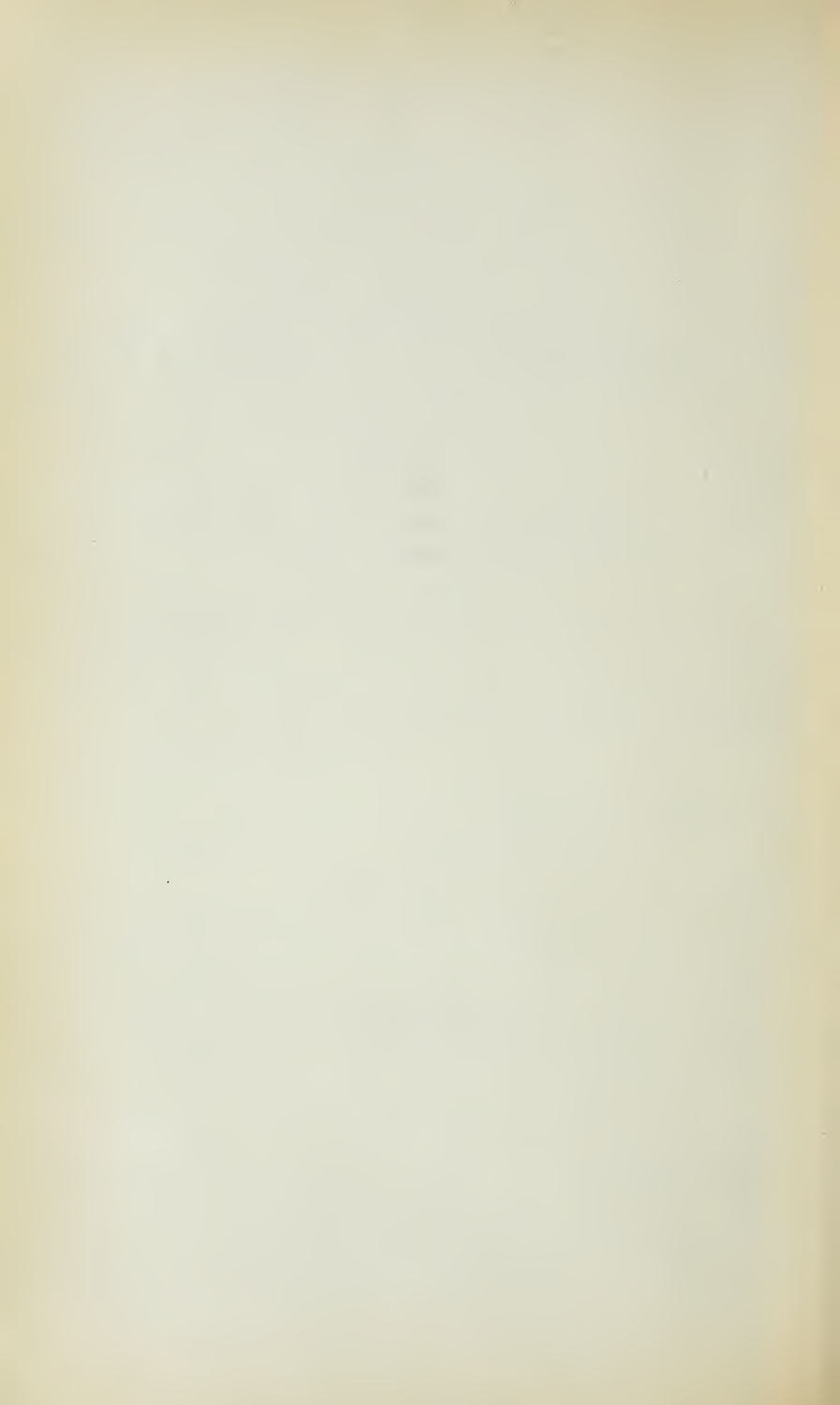

Issued February 6, 1912.

### U. S. DEPARTMENT OF AGRICULTURE.

BUREAU OF PLANT INDUSTRY—Circular Xo. 90. B. T. GALLOWAY, Chief of Bureau.

# SUGGESTIONS TO POTATO GROWERS ON IRRIGATED LANDS.

 $BY$ 

L. C. CORBETT, Horticulturist.

21974°—Cir, 90-12 WASHINGTON : GOVERNMENT PRINTING OFFICE : 1912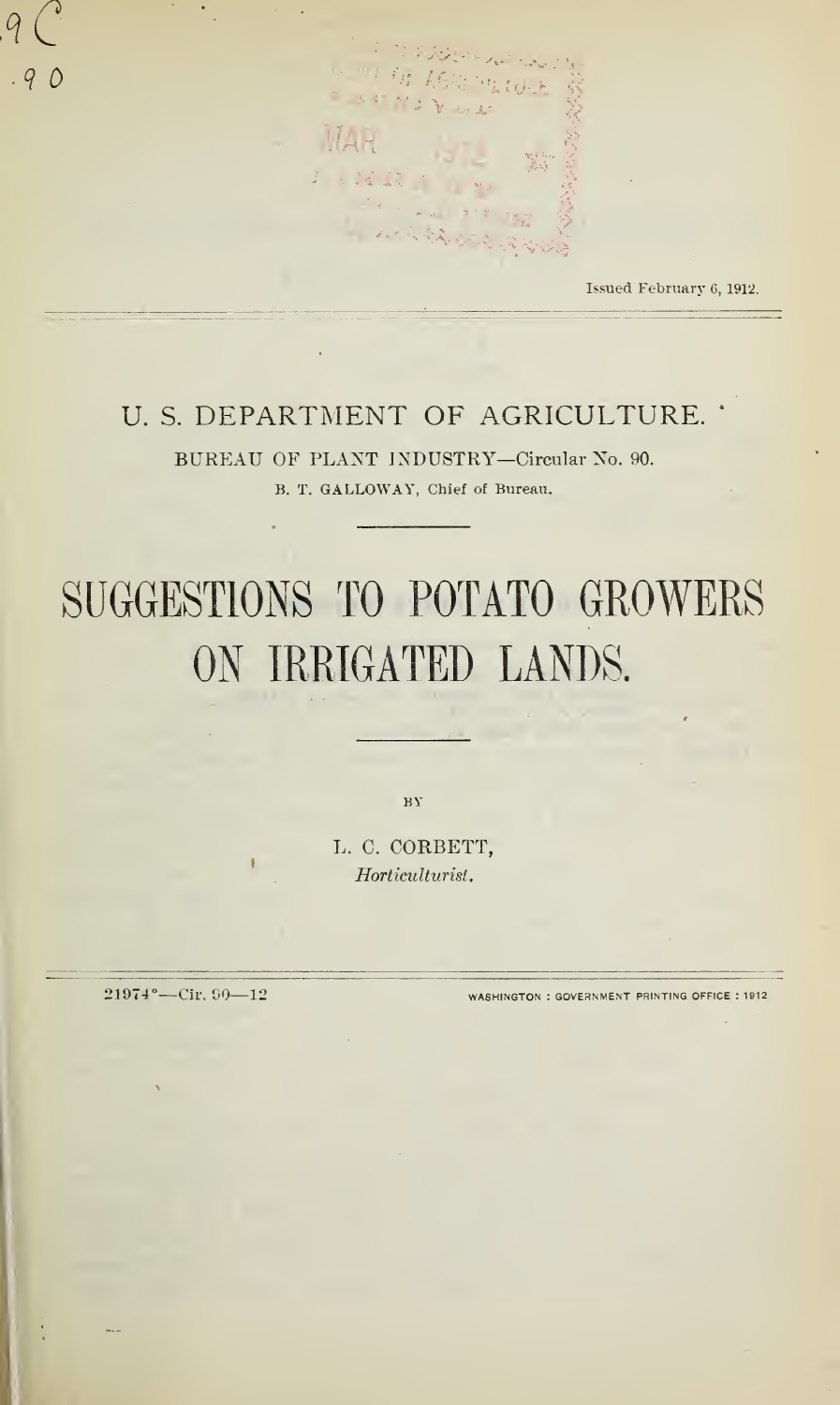## BUREAU OF PLANT INDUSTRY.

 $\sim$ 

 $\vert \hspace{.1cm} \cdot \hspace{.1cm} \vert$ Chief of Bureau, Beverly T. (iALLowAT. Assistant Chief of Bureau, William A. Taylor. Editor, J. E. Rockwell. Chief Clerk, James E. Jones.

 $\bar{\beta}$ 

[Cir. 90]2

 $\overline{\mathcal{L}}$ 

š

 $\ddot{\phantom{a}}$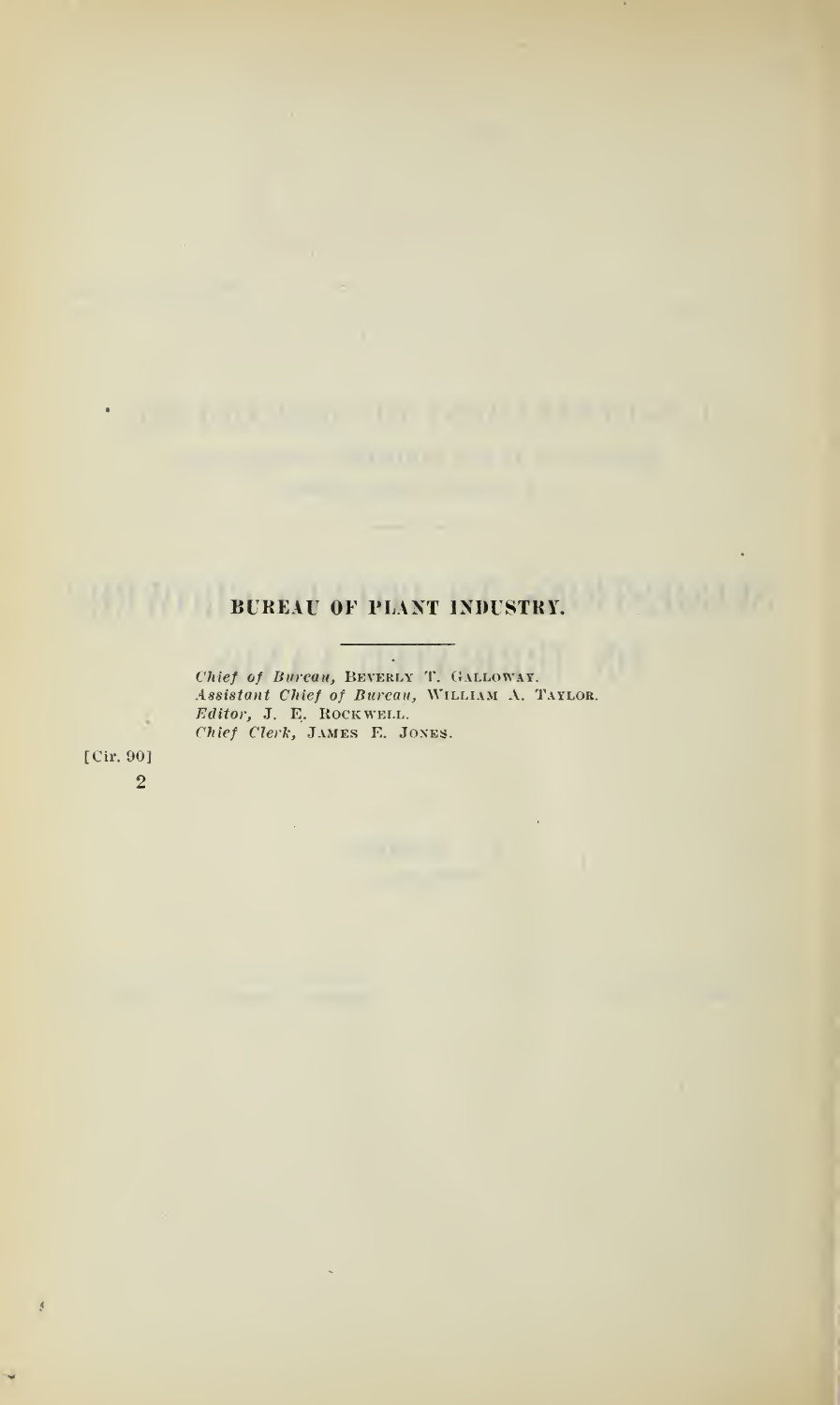R. P. I.—714.

### SUGGESTIONS TO POTATO GROWERS ON IRRIGATED LANDS.

#### INTRODUCTION.

Considering the difficulties which have confronted potato growers on the irrigated lands of western Xebraska and northeastern Colorado during the last year, it would seem wise to pay special attention to such questions as the preparation of land, the time and manner of irrigation, the seed supply, and the rotation of crops on lands designed for potato culture.

#### PREPARATION OF LAND.

Since the potato is a deep-rooted crop and forms its tubers beneath the soil, it stands to reason that it requires <sup>a</sup> much deeper seed bed than will be necessary for cereal crops. In fact, the preparation for potatoes should be as deep and as thorough as for sugar beets, whether in the irrigated or in the humid region. If a preparatory crop such as alfalfa or clover is to be turned under for potatoes, it is advisable to plow this crop under in the fall and to compact the soil suffi ciently to make it <sup>a</sup> good retainer for water, but not so smooth that it will blow. Before planting in the spring the land should be made fine to a depth sufficient to admit of planting and cultivation. If unusually dry the land should be irrigated before the crop is planted. If the normal precipitation has occurred during the winter and spring months, the crop may be planted without irrigation. It is not advisable, however, to plant the crop in dry, hot earth and to immediately irrigate it. Irrigation should precede rather than follow the planting. If the crop does not grow rapidly after planting, irrigation should be provided from time to time as the appearance of the crop and the condition of the soil would indicate; a dark-green or blackish color<sup>\*</sup> shows a lack of moisture on the part of the plants, while light-green or yellowish tints indicate the presence of too much moisture. The plant should be kept growing at the maximum rate from the time it appears above the ground until it has completed its season's work, and cultivation supplemented by irrigation must be relied upon to keep the plant working.

 $\overline{3}$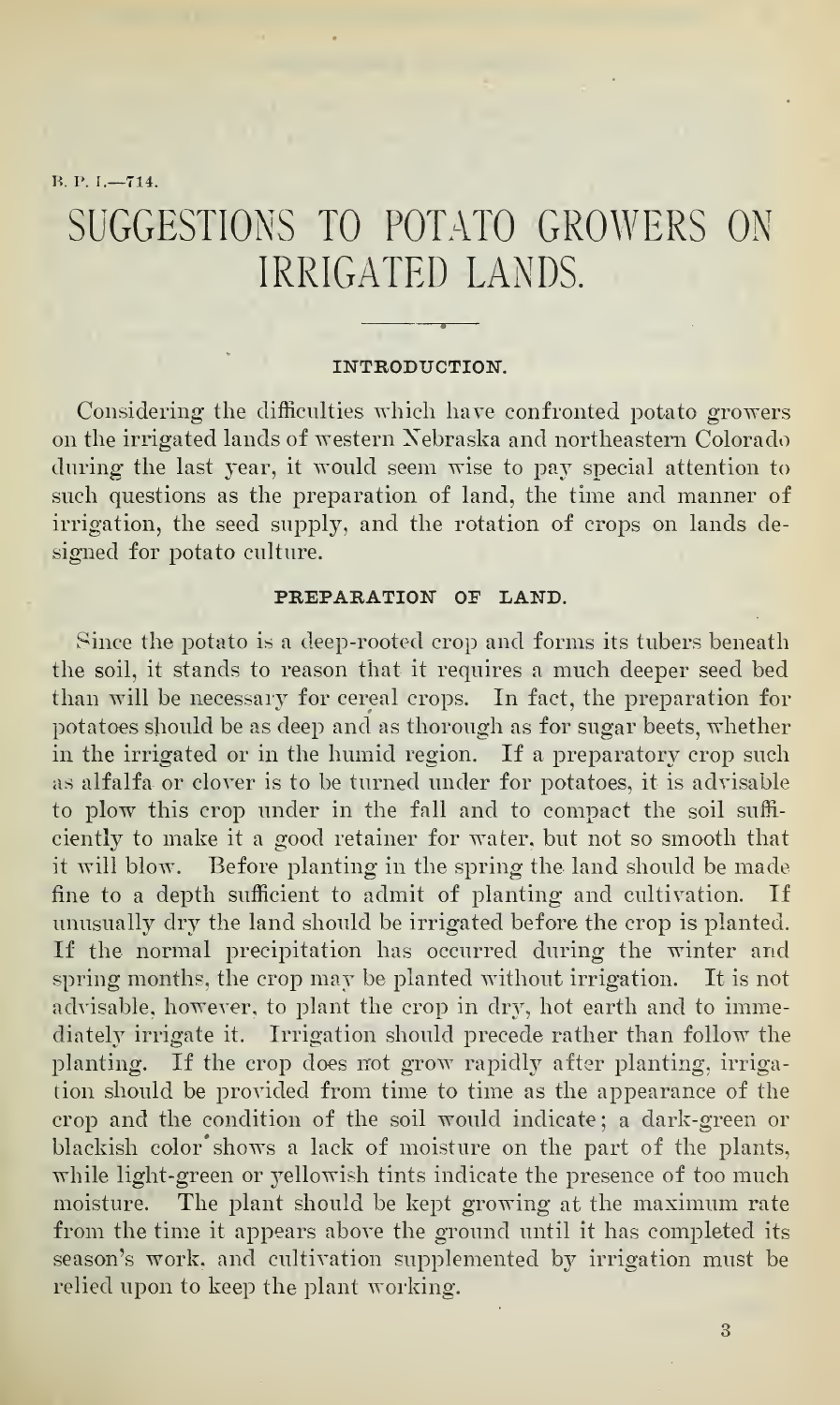#### METHOD OF IRRIGATION.

The water for irrigating potatces is best applied in every other furrow, the furrows being narrow and deep and the water so applied that the ground will not be saturated above the point where the tubers are formed. This will induce the formation of a deep instead of a superficial root system. In order to accomplish this the rows must be sufficiently wide apart to admit of throwing up broad high ridges, with narrow deep furrows between, in which the water can be led in a small stream for a long period rather than by means of a large stream flowing only for a short time. The successive irrigations should be carried on in alternate rows; the second irrigation should be in the rows not used by the first, and the third in the rows used during the first. Cultivation should follow irrigation as quickly as the condition of the soil will permit, but as soon as the tubers have made their growth, usually about September 1, water should be withheld so that the soil will dry and the crop ripen in proper condition for harvesting.

After the crop has been harvested it is wise to rake and burn all refuse matter. Vines allowed to decay upon the land tend to per petuate any disease that may have been present upon the crop during the growing season. There is little fertility in the vines, and the danger of contaminating the following season's crop by harboringdisease is greater than the value of the vines for manurial purposes.

A good winter treatment would be to plow the land deeply and allow it to remain in <sup>a</sup> rough condition during the winter in order that it may hold all the snow which may fall and rapidly absorb the rains. Rough earth will not blow as badly as that which is smooth.

#### SEED.

As <sup>a</sup> rule, seed from <sup>a</sup> distance does not do so well the first year in any given locality as home-grown seed. For this reason it is advisable each year to bring in sufficient seed to grow <sup>a</sup> seed patch large enough to supply all of the tubers necessary for planting the next year's crop. By this method new seed will be available, and it will have had the advantage of one year's growth in the home locality and will not have the disadvantages that arise from repeated reproduction on lands frequently used for potato culture.

#### KOTATION OF CROPS FOR POTATO CULTURE.

Throughout the eastern United States and upon the irrigated lands of the West it has been the prevailing practice to grow potatoes upon lands which have previously grown <sup>a</sup> leguminous crop, such as clover or alfalfa. These crops supply organic matter in abundance and at the same time provide the necessary amount of nitrogen for the potato crop.

[Cir. 90]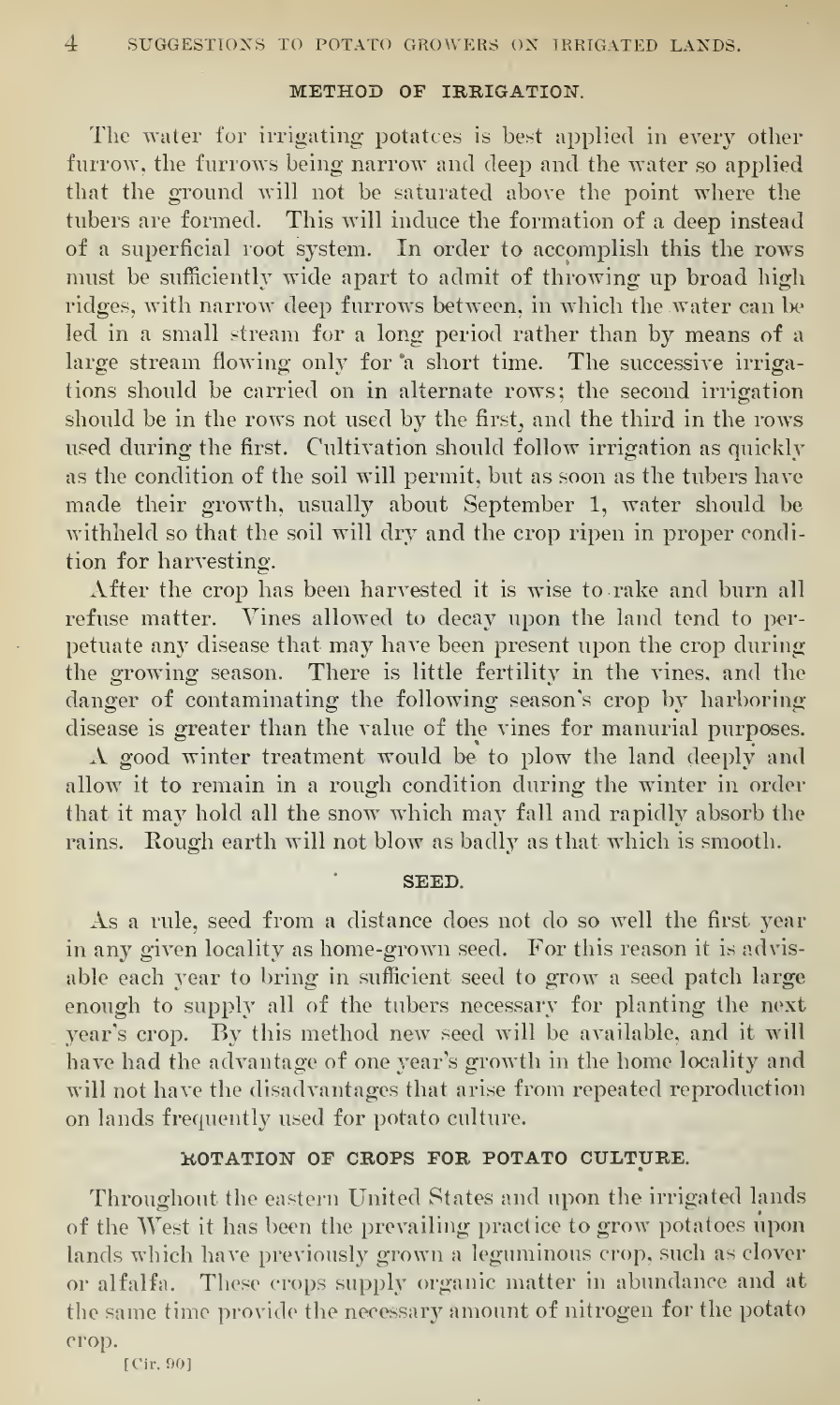After careful observations of the behavior of the crop on irrigated soils, particularly on those of a retentive nature, it is believed that more satisfactory results will be obtained by following a somewhat modified rotation in which the leguminous crop is plowed under for a cereal crop, such as corn, which is given clean cultivation. and the cereal crop is followed by the potato crop. If corn is not grown in sufficient quantity to bear this relation to the rotation, oat or wheat stubble might be used instead. The decaying organic matter produced by plowing under alfalfa or clover would then be removed far enough from the potato crop to allow complete decomposition of the organic matter and a slight withdrawal of nitrogen by the cereal crop.

On some of the lands where the alfalfa -potato rotation has been carried on for a number of years, the growers say that it is necessary to raise <sup>a</sup> crop of sugar beets from time to time when the land gets too rich for potatoes. It is believed that this observation is very pertinent to the success of the potato industry in the irrigated section and, although alfalfa must always form the main crop of any rota tion system in this region, a greater use of cereals, particularly corn, would prove an advantage in connection with potato culture.

#### UNFAVORABLE CONDITIONS IN 1911.

The conditions which have prevailed in western Xebraska and northeastern Colorado during the last crop season have been such as to induce very extraordinary behavior on the part of the potato plant. The hot, dry weather which occurred early in the season tended to weaken the potato plants and make them backward in the production of tubers. The delay in irrigation until the plants showed signs of decided need of water produced a check in the plants. When the water was applied it brought about conditions unfavorable for the growth of the potatoes, but very favorable to the development of disease. Diseases which are usually present, but which only manifest themselves later in the season, were during the present year moved forward to such an extent that instead of lessening the crop to a very slight extent, as is the usual occurrence, they came early enough to practically prevent the development of the crop.

If normal conditions obtain next season, it is not likely that there will be a recurrence of the troubles which have caused so much loss during the present year. It is believed, however, that should the season of 1912 prove to be a repetition of that of 1911 the above precautionary suggestions, if carefully followed, will in a great measure serve to overcome losses.

[Gir. 90]